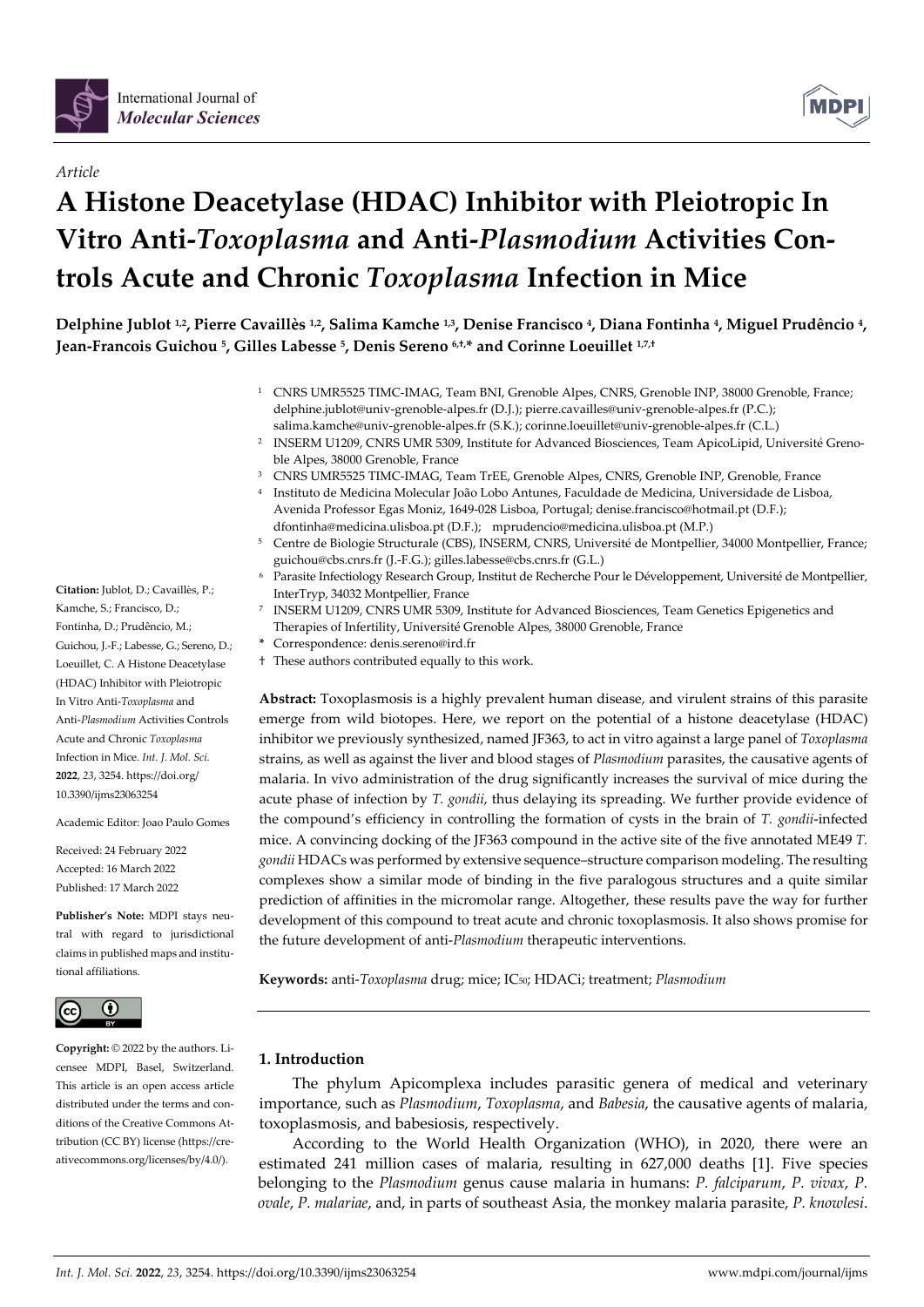Almost all deaths are caused by *P. falciparum* [2]. In addition, the intensive use of the available treatments, participating at least in part in the emergence of multidrug resistance, contributes to a higher risk of transmission, morbidity, and mortality [3].

Toxoplasmosis is an opportunistic infectious disease infecting one-third of the population worldwide [4]. Sixteen haplogroups belonging to six ancestral groups (clades) are described [5]. Type II parasites are responsible for human toxoplasmosis in Europe and North America. These strains are associated with asymptomatic illness in immunocompetent individuals [6]. However, toxoplasmosis can be severe in immunocompromised individuals or neonates. In addition, less frequent "exotic" genotypes have been recorded, especially in South America, some of which are responsible for severe disseminated toxoplasmosis in immunocompetent individuals with a possibly lethal outcome [7–10]. A possible association between toxoplasmosis and behavioral alteration is supported by experimental animal infection [11,12], and an association between the presence of anti-*Toxoplasma* antibodies and schizophrenia, bipolar disorder, or obsessive–compulsive disorder has been reported [13,14].

Combinations of anti-*Toxoplasma* drugs, pyrimethamine–sulfadoxine (Fansidar or Malocide–Adiazine), are widely used against the acute phase of infection. These therapies are efficient against tachyzoites, the proliferative stage of the parasite. Nevertheless, in the absence of a long-term treatment follow-up, relapse rates of up to 80% are recorded [15], and parasite resistance to these treatments has also been reported [16]. In addition, renal and liver damage, diarrhea, and blood cell deficiency are significant side effects of treatment [17,18]. Currently, no alternative is available to eliminate the encysted form of the parasite, which can be reactivated in immunocompromised individuals, such as human immunodeficiency virus (HIV)-infected patients and recipients of organ transplants undergoing immunosuppressive treatment, causing encephalitis, severe eye damage, and, in some cases, death [19–21]. Overall, there is a need for additional antiparasitic molecules that consider the diversity of the clinical aspects of toxoplasmosis and the side effects of existing treatments. The challenge in designing new anti-*Toxoplasma* drugs includes the development of molecules with activity against the tachyzoite and bradyzoite forms of the parasite that can cross the placental and blood–brain barriers. They must also be nontoxic and affordable [22]. The main characteristics of the ideal molecule to fight toxoplasmosis, as reviewed by McFarland [23], include an  $IC_{50}$  below 10 μM, a high therapeutic index, and an increase in the survival time of infected hosts when challenged in vivo with a lethal parasite dose.

Several parasite forms with specific proliferative capacity are present within an infected host, including tachyzoites (highly proliferative), bradyzoites (less proliferative, tissue cyst form), and sporozoites (oocysts form) [6]. The passage from the bradyzoite to the tachyzoite state is controlled by epigenetic mechanisms involving histone deacetylases (HDACs) [24]. An increasing number of compounds potentially inhibiting histone deacetylases (HDACs) revealed high anti-*T. gondii* and/or anti-*Plasmodium* activity in vitro or animal models [25–31]. Therefore, these enzymes are relevant targets for treating cysts.

By screening a series of aminophenylhydroxamates and aminobenzylhydroxamates for their antiparasitic activities, we characterize a molecule named JF363, with high selectivity and HDAC6 inhibitory activity, which correlated to its capacity to inhibit type I and type II *T. gondii* proliferation in vitro [25,26]. Here, we have analyzed this compound's in vitro antiproliferative capacity against other *Toxoplasma* genotypes and have further assessed its in vitro activity against *P. berghei* and *P. falciparum*, hepatic and blood stages, respectively. Finally, using an experimental model of infection, we ascertained compound JF363's ability to circumvent toxoplasma parasite dissemination during the acute phase of the disease and act on the chronic stage of the illness. Besides, the biodistribution of the drug was assessed in noninfected and infected mice.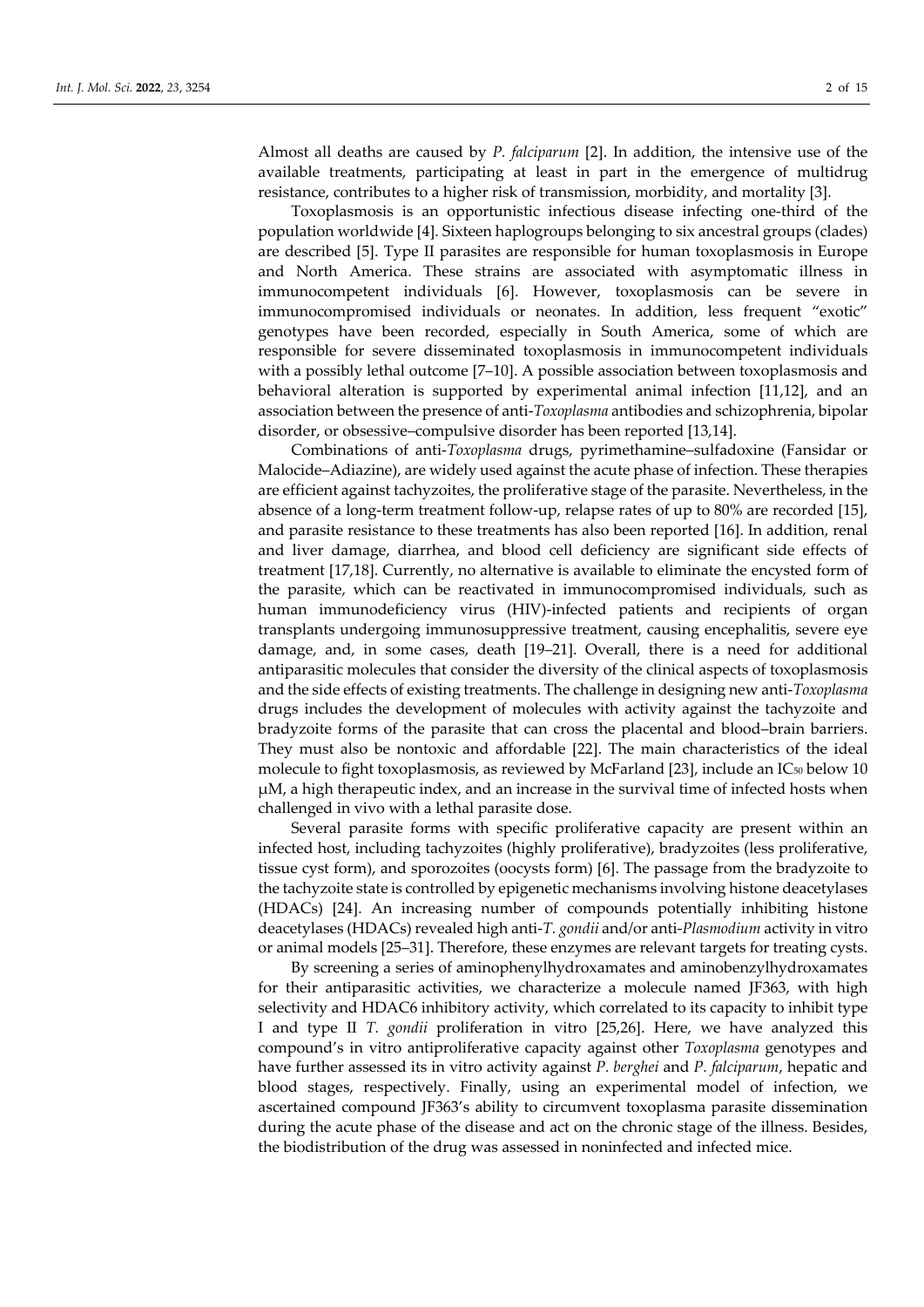## **2. Results**

# *2.1. Anti-Proliferative Activity of JF363*

#### 2.1.1. Pleiotropic *In Vitro* Anti-*Toxoplasma* Activity

To investigate the effect of the JF363 on parasite proliferation, human HFFs were infected and treated with JF363 (concentrations ranging from 0 to 2 μM). After 24 h of culture, parasites were enumerated within the parasitophorous vacuole, and the IC<sub>50</sub> was calculated for each parasite strain (Table 1). We confirmed the high efficiency of JF363 to inhibit the proliferation of *T. gondii* strains belonging to the haplogroup I and haplogroup II parasites with IC<sub>50</sub> values of 0.56 and 0.27  $\mu$ M, respectively. For other strains, the IC<sub>50</sub> values ranged between 0.17 and 0.43 μM.

**Table 1.** In vitro IC50 of JF363 ascertained against *Toxoplasma* with a wide range of genotypes and belonging to 7 of the 16 haplogroups described. IC<sub>50</sub> data are the mean  $\pm$  SD of 3 independent experiments.

| Parasite Strain | Haplogroup     | Clade | $IC_{50} (\mu M)$ |  |
|-----------------|----------------|-------|-------------------|--|
| RH-YFP          |                | A     | $0.56 \pm 0.05$   |  |
| Prugniaud       | $\overline{2}$ | D     | $0.27 \pm 0.02$   |  |
| <b>VEG</b>      | 3              | C     | $0.18 \pm 0.07$   |  |
| <b>MAS</b>      | 4              | B     | $0.21 \pm 0.01$   |  |
| GUY008-ABE      | 5              | F     | $0.30 \pm 0.21$   |  |
| GUY009-AKO      | 10             | F     | $0.43 \pm 0.12$   |  |
| GUY021-TOJ      | 10             | F     | $0.27 \pm 0.03$   |  |
| GUY-JAG1        | 11             |       | $0.17 \pm 0.34$   |  |

## 2.1.2. Anti-*Plasmodium* Activity

The activity of JF363 against the obligatory and clinically silent hepatic stage of the rodent malaria *P. berghei* (Pb) and the blood stage of the human malaria *P. falciparum* (Pf) parasites was assessed in vitro.

The compound displayed nanomolar-range dose-dependent activity against Pb hepatic infection (Figure 1), with an IC<sub>50</sub> of 98.9  $\pm$  22.7 nM. Furthermore, JF363 did not present toxicity towards the hepatic host cells at the tested concentrations, as shown by the similar cell confluency values observed for compound- and vehicle-treated cells.



**Figure 1.** The dose-dependent activity of JF363 against *P. berghei* hepatic infection in vitro. (**A**) Total parasite load (infection scale, bars) and cell viability (cell confluency, dots). Results were normalized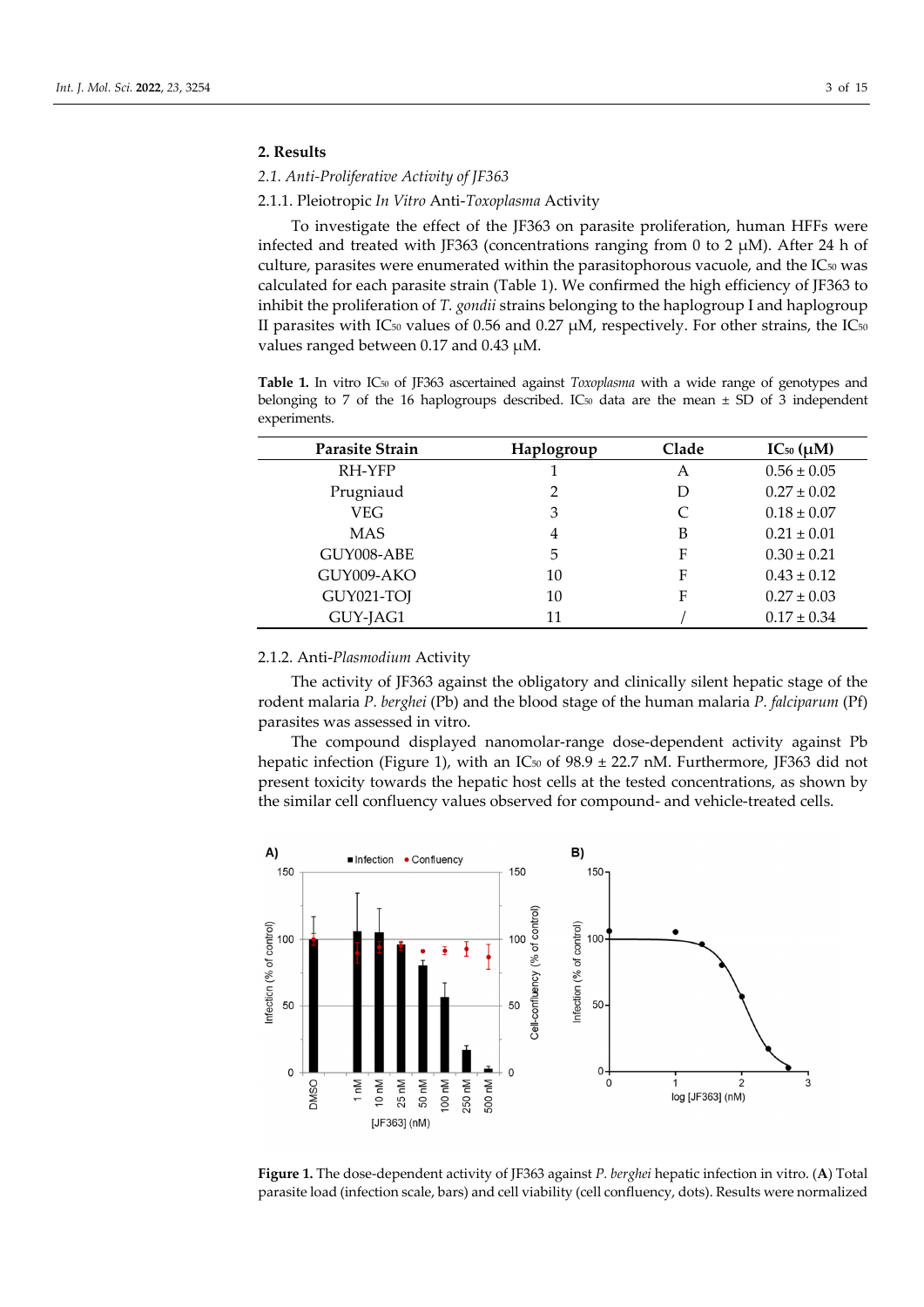to the negative control, the drug vehicle DMSO, and are represented as mean ± SD. (**B**) Dose–response curve. A representative experiment out of independent 3 biological replicates.

Having assessed the in vitro activity of the compound against the hepatic stage of *Plasmodium* infection, the in vitro impact on the blood stages of the human *P. falciparum* parasite was evaluated (Figure 2). As assessed by flow cytometry, the compound showed an inhibitory effect on the parasite growth at concentrations ranging from 200 to 2000 nM. The drug's IC<sub>50</sub> was determined in three independent experiments and was  $230.0 \pm 15.0$  nM.



**Figure 2.** The dose-dependent activity of JF363 against *P. falciparum* erythrocytic infection in vitro. (**A**) Percentage of *P. falciparum*-infected red blood cells in the presence of different concentrations of JF363 or the drug vehicle, DMSO. A ring stage synchronized culture (~1% parasitemia) of *P. falciparum* NF54 was incubated for 48 h with increasing concentrations of JF363 (1, 10, 100, 200, 500, 1000, and 2000 nM), and a percentage of DMSO, the drug vehicle control, equivalent to that present in the highest compound concentration was employed as a negative control. Results are expressed as mean ± SD. (**B**) Dose–response curve. A representative experiment out of 3 independent biological replicates.

#### *2.2. In vivo anti-Toxoplasma Activity*

# 2.2.1. Effect of JF363 on Mouse Survival during the Acute Phase of *T. gondii* Infection

To determine the in vivo anti-*Toxoplasma* effect of the molecule JF363 during the acute phase of infection, we analyzed the survival rate of non-inbred CD1 mice infected by the type I RH strain treated for 20 days. All healthy mice treated with drugs survived (data not shown), and they did not present any sign of body hair loss, erythema, or organ failure. This indicates that the JF363 molecule is not toxic. All untreated and infected mice succumbed by day 9 (Figure 3). After seven days of continuous oral administration, we observed a significant dose-dependent effect (*p* < 0.0001), as demonstrated by an increase in mouse survival by day 11 and day 14 for mice treated with 40 or 160 mg/kg. Thus, molecule JF363 used alone delays mouse death significantly.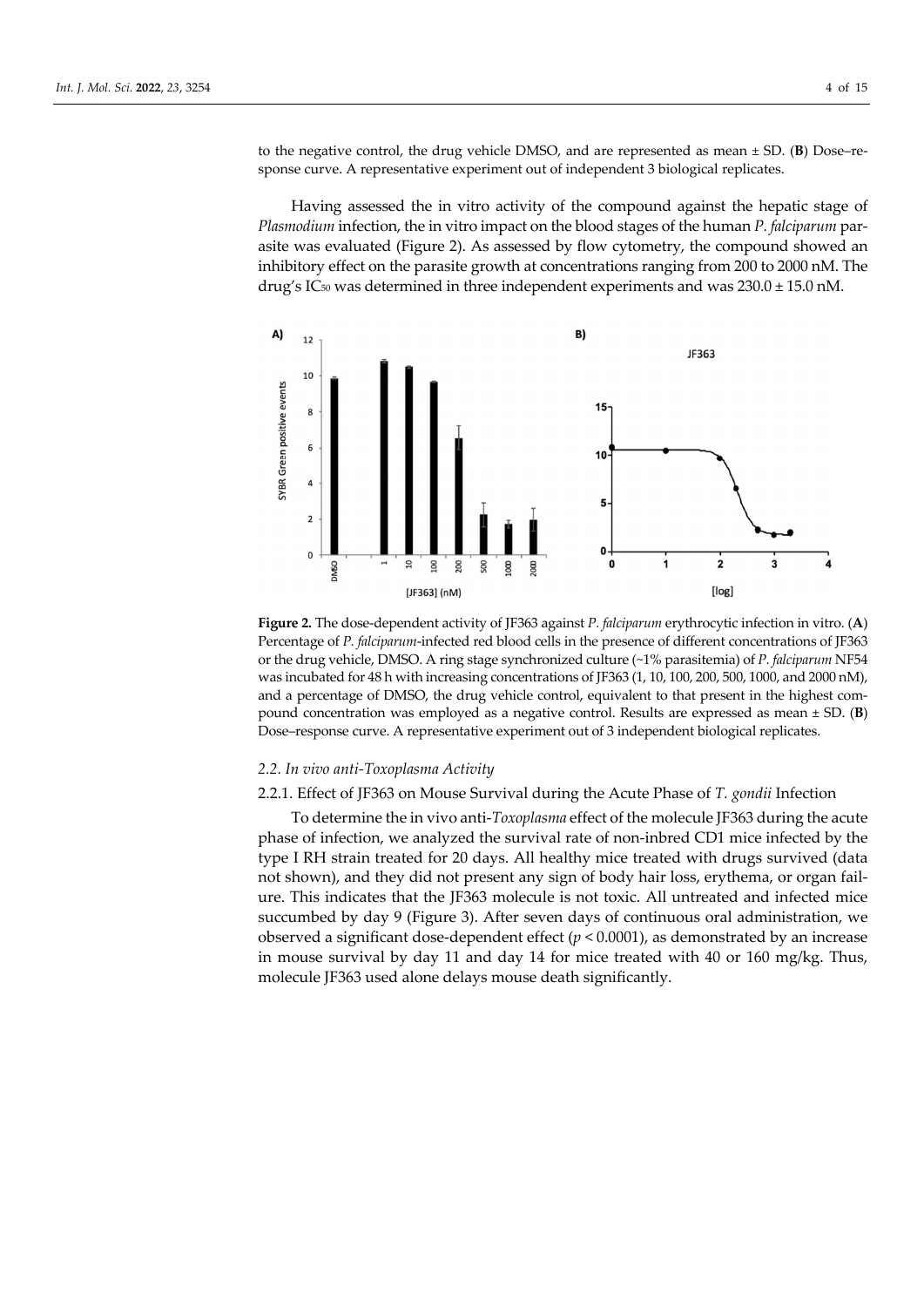

**Figure 3.** Survival curves of mice following acute toxoplasmosis**.** CD1 mice (*n* = 18) were infected with 100 RH tachyzoites and treated with JF363 at 40 mg/kg (*n* = 6) (363-40) or 160 mg/kg (*n* = 6) (363-160) or with PBS as a control (no treatment,  $n = 6$ ) by oral route.

## 2.2.2. Effect of the JF363 on Cyst Formation in Chronically Infected Mice

To assess the efficacy of compound JF363 on *Toxoplasma* cyst formation, infected CBA mice were treated for 15 days, two months post-infection. Then, 15 days later, mice were sacrificed, and brain cysts were counted. Many cysts (168±95, range 76 to 312) were detected in the infected nontreated mice, whereas in infected mice treated with the compound JF363 (40 mg/kg), a significantly (*p* < 0.05) lower number of cysts (57±29; range 21– 85) was detected (Figure 4). Thus, the JF363 significantly decreases the number of cysts in the brain of infected mice.



**Figure 4.** Cyst burden in infected mice. CBA mice were infected with 500 tachyzoites of type II Prugniaud strain. After 2 months, animals were not treated (*n* = 5) or treated with the JF363 drug at 20 mg/kg (*n* = 2) (363-20) or 40 mg/kg (*n* = 4) (363-40), via oral delivery. Cysts were counted 15 days later. Values were submitted to the Mann–Whitney test (\**p*<0.05).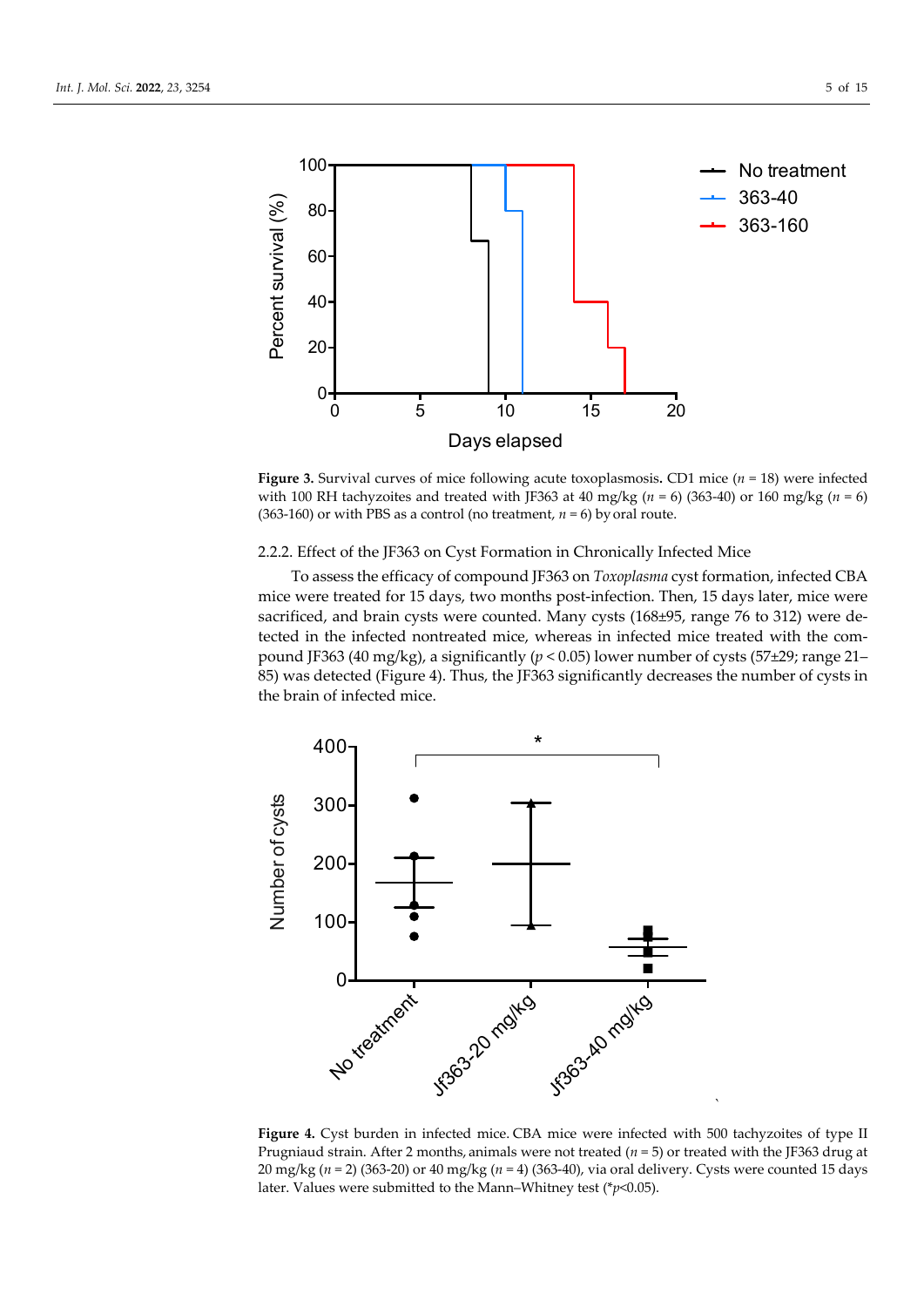#### *2.3. Bioavailability*

A substantial in vivo deionization of the radioactivity is recorded in the thyroid, salivary glands, stomach, and intestine following the oral gavage of mice with the radiotracer. This deionization has already been reported [32]. An example of the sagittal view gathered during the experiment is given (Figure 5). The iodinated JF363 elimination occurred primarily through the urinary tract. Neck ganglia were visible on SPECT imaging at 30 min pi and 3.5 h pi in mouse #2 (8.5% and 9.5% ID/cm3, respectively) and to a lesser extent in mouse #3 (4% and 5% ID/cm<sup>3</sup>, respectively), and this activity decreased to ~1% at 24 h pi in both mice (Table 2).

**Table 2.** Quantification of SPECT imaging in two infected mice. Results are expressed in %DI/cm3. pi: post-injection.

|                 | Mouse #2 |      |      | Mouse #3 |      |      |
|-----------------|----------|------|------|----------|------|------|
| <b>Time Pi</b>  |          |      |      |          |      |      |
| Organs          | 0.5h     | 3.5h | 24 h | 0.5h     | 3.5h | 24 h |
| Stomach         | 12.1     | 17.1 | 4.2  | 45.0     | 42.7 | 8.9  |
| Intestine       | 16.7     | 13.8 | 0.5  | 3.8      | 4.9  | 1.5  |
| Salivary glands | 16.7     | 37.6 | 3.0  | 8.1      | 20.3 | 3.3  |
| Thyroid         | 28.9     | 18.8 | 26.6 | 4.1      | 9.9  | 29.5 |
| Bladder         | 5.5      | 19.1 | 0.6  | 6.4      | 8.2  | 3.9  |
| Heart           | 3.1      | 2.1  | 0.2  | 1.0      | 1.0  | 0.2  |
| Lungs           | 1.8      | 1.5  | 0.1  | 0.6      | 0.5  | 0.2  |
| Mouth           | 10.0     | 8.4  | 4.7  | 10.5     | 6.8  | 3.4  |
| Neck ganglia    | 8.5      | 9.5  | 1.3  | 4.0      | 5.0  | 1.1  |

Little radioactivity was recorded in the brain, with no particular accumulation detected in the brain slides. Nevertheless, the radioactivity detected was 3, 9, and 2.6 times more intense in the brain (revealing the presence of our drug JF363) when looking for the ratios of infected/control mice for the organ/blood. This suggests a permeability of the blood–brain barrier to the JF363 molecule (Figure 6).

## Mouse #2



**Figure 5.** Examples of images collected from an infected mouse (sagittal view). Radioactivity was high in iodine-targeted tissues (stomach, intestine, salivary glands (SG)) and radiotracer entrance routes (stomach and intestine); the radiotracer was mainly eliminated through the urinary tract.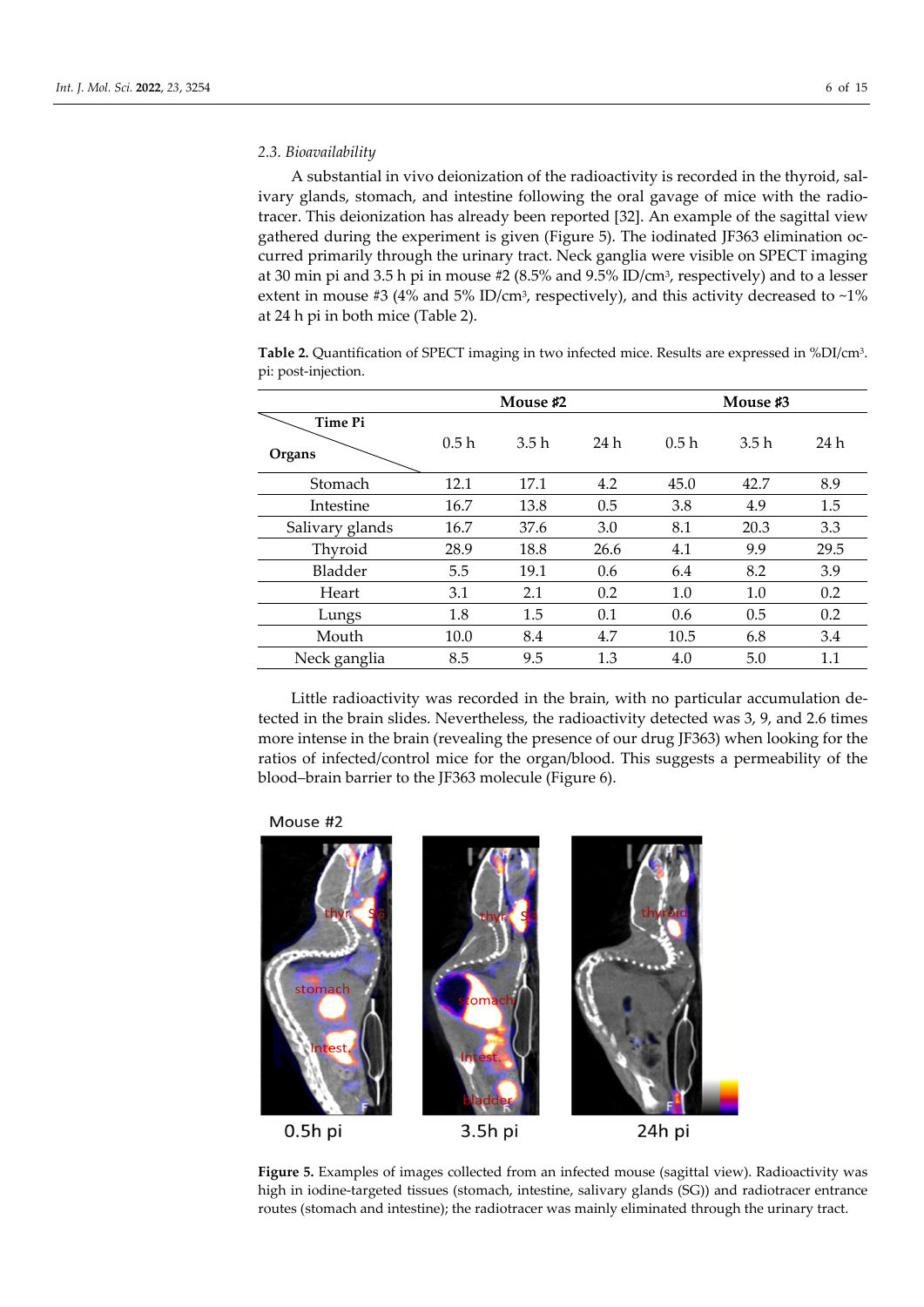When considering the ratio of infected/control mice for the organ/blood radioactivity, we noticed an increase in the presence of JF363 in almost all the organs of the infected mice except for the small intestine, pancreas, spleen, and kidney. Nevertheless, a modification of the molecule diffusion cannot be ruled out following its iodination.



**Figure 6.** Biodistribution of the iodinated 363 molecules. The biodistribution ratios (infected/control mice) were determined following organ sampling at 24 h pi**.** Ratio are presented for (**a**) SUV = ((activity in organ/g of organ)/injected dose) × mouse body weight (g) and (**b**) the %ID/g of organ/%ID/g of blood.

## *2.4. In Silico Modeling and Docking*

The five annotated HDACs in ME49 were modeled by extensive sequence–structure comparisons with HDACs whose structures have been solved experimentally. Good to excellent models could be obtained thanks to good sequence coverage (85–100% for the conserved catalytic domain) and good to high sequence identity (30–65%). Comparative docking of ligands co-crystallized with the structure templates confirmed proper modeling of the binding site. Although the catalytic zinc could not be used during the docking in @TOME, convincing docking of JF363 was obtained in the active site of the five modeled HDACs, thanks to the use of shape restraints deduced from the co-crystallized ligands. The resulting complexes showed a similar binding mode in the five paralogous structures for the metal-chelating phenyl-hydroxamate moiety, while the methoxybenzyl moiety shows two opposite orientations at the entrance of the active site (see Figure 7). This screening predicts quite similar affinities (differences within the range of error) in the micromolar range (in the absence of the favorable contribution of the metal center).



**Figure 7.** Models of Tg HDACs in complex with JF363. The best complexes for each of the five HDACs from *T. gondii* ME49 were superposed. The proteins are shown in grey ribbons and the ligand in colored sticks. The figure was drawn using Pymol (http://pymol.org, accessed on 02/20/2022).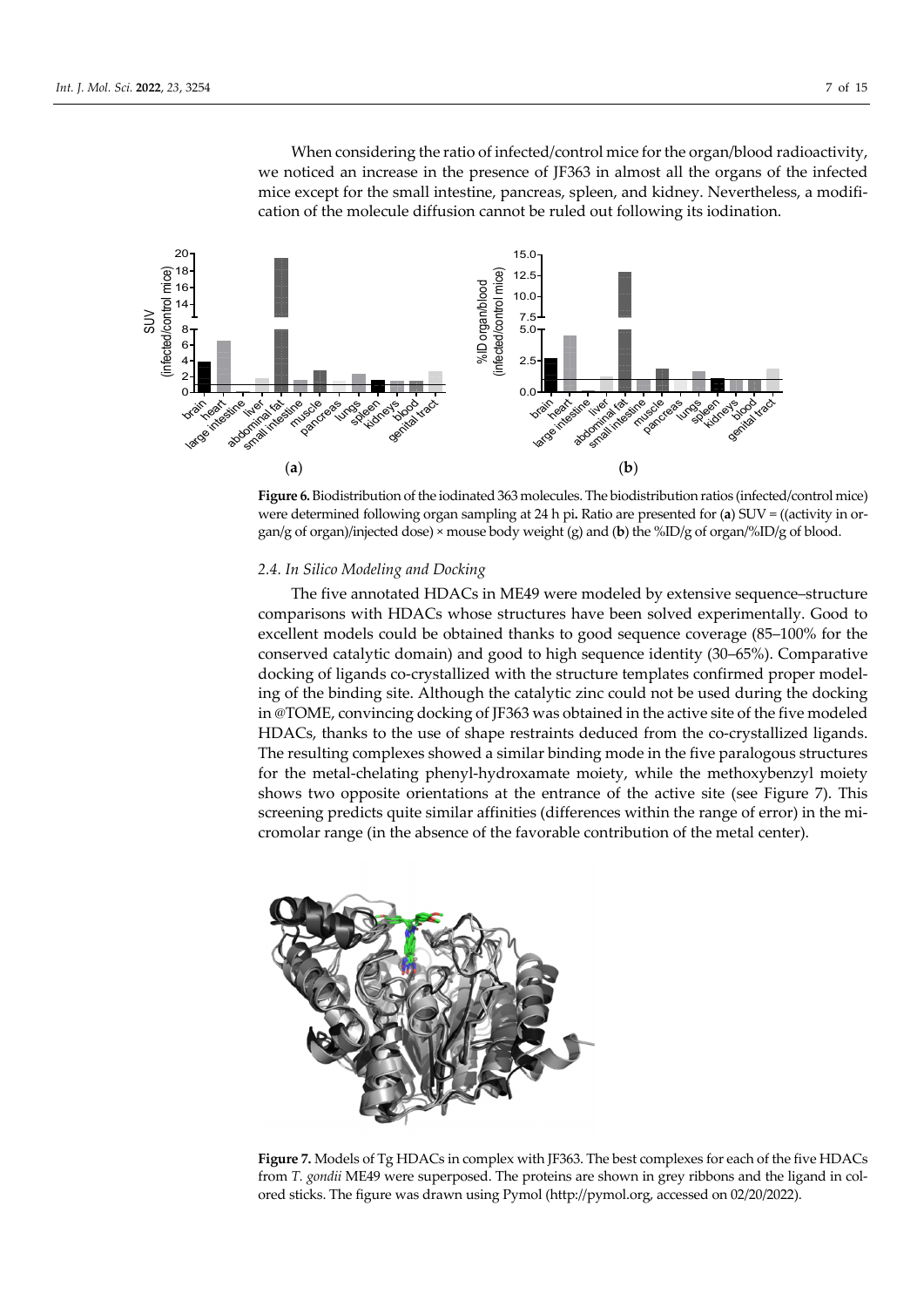## **3. Discussion**

We previously highlighted the potential of an HDAC inhibitor (JF363) to efficiently control the intracellular proliferation of some type I and type II *T. gondii* strains [25]. Here, we confirmed the antiparasitic potential of this compound by assessing its capacity to act against a larger panel of *Toxoplasma* strains and the hepatic and blood stages of *Plasmodium* infection. In addition, we investigated the biodistribution of the compound Jf363 after oral delivery. Finally, we probed its efficiency in controlling *Toxoplasma* infection during the acute phase and the formation of brain cysts during the chronic phase.

In vitro, in an HFF model of infection, the IC50 of JF363 against *T. gondii* varied from  $0.17$  to  $0.56$   $\mu$ M, depending on the haplogroup. Furthermore, the IC<sub>50</sub> recorded for the 363 compounds fell in the range of activity of the primary drug used to treat toxoplasmosis, pyrimethamine (IC<sub>50</sub> of 0.4 μM) [33]. These data show the potential of JF363 to be used against *Toxoplasma* with a wide range of genotypes, even the hypervirulent ones or those from the wild biotope such as the GUY-JAG1 strain [34]. This is of interest since humans will be more and more in contact with such strains coming from the wild biotope, especially in South America, as demonstrated by the increasingly diverse genotypes reported from congenital toxoplasmosis in South America [35]. In addition, Brazilian *Toxoplasma* strains would require higher pyrimethamine or sulfadiazine dosages, and sulfadiazineresistant isolates were identified [36–38].

The drug also displayed  $IC_{50}$  values below the micromolecular concentration range for both the hepatic (~0.1 μM) and the blood (0.23 μM) stages of *Plasmodium* infection. This dual-stage activity of the compound warrants its further exploration as an effective anti-*Plasmodium* agent. Furthermore, the absence of detected specificities against modeled Tg HDACs matches well with the experimentally observed pleiotropic effect of the compound JF363 against the various *T. gondii* we tested. Further structural analyses would help in the development of more potent and more specific inhibitors. Such a pleiotropic antiparasitic drug that is potent against parasites belonging to the apicomplexan phylum reinforces the interest in using this molecule to treat infections caused by these pathogens.

Animal models have been extensively used to describe infection pathology and identify new effective drugs for treating toxoplasmosis. Most laboratory animal models are susceptible to *Toxoplasma* infection, with the resulting outcome depending on the strain. The infection can be acute, subacute, or chronic and be easily monitored by the survival of animals or by histopathological examinations. In animals, acute infections with highly virulent strains induce disseminated infection with significant pulmonary and brain involvement. They thus can be used to assess the efficacy of drugs in these tissues [39]. Oral delivery of the compound JF363 significantly increases the survival rate during the acute phase of the infection (challenge by a lethal dose of RH *T. gondii* strain). The JF363 drug increased mouse survival by two days at the concentration of 40 mg/kg and eight days at 160 mg/kg. In our experiment, animals were treated with the drug once a day, beginning 6 h after RH infection and then for 7 days. Treating animals twice a day might increase their survival or rescue them, as is the case for a cyclic GMP-dependent protein kinase inhibitor [40]. In addition, increasing the drug dose to 200 or 250 mg/kg, in the range of dose used for niclosamide [41], would improve the survival of mice and perhaps ultimately rescue them.

To test the drug effect on cyst reduction, mice were inoculated with type II Prugniaud tachyzoites and treated two months after infection, a time at which we can consider that the cyst burden is relatively stable. We noticed that the 40 mg/kg dose effectively diminishes cyst burden in the brain by 65% compared to untreated animals. The majority of other drugs presenting an effective reduction in brain cyst number have been tested in combination, at a higher dose, and for a more extended period, more than two weeks [42]. Here, the JF363 drug demonstrates a fairly good anticyst activity when used alone and in a small amount. This is not the first time that HDAC inhibitors have been reported to hold promise as a new antiparasitic drug. Maubon et al. reported that the FR235222 drug is efficient in vitro, acting on parasite proliferation and ex vivo cyst formation. Still, its in vivo efficiency remains to be investigated [29].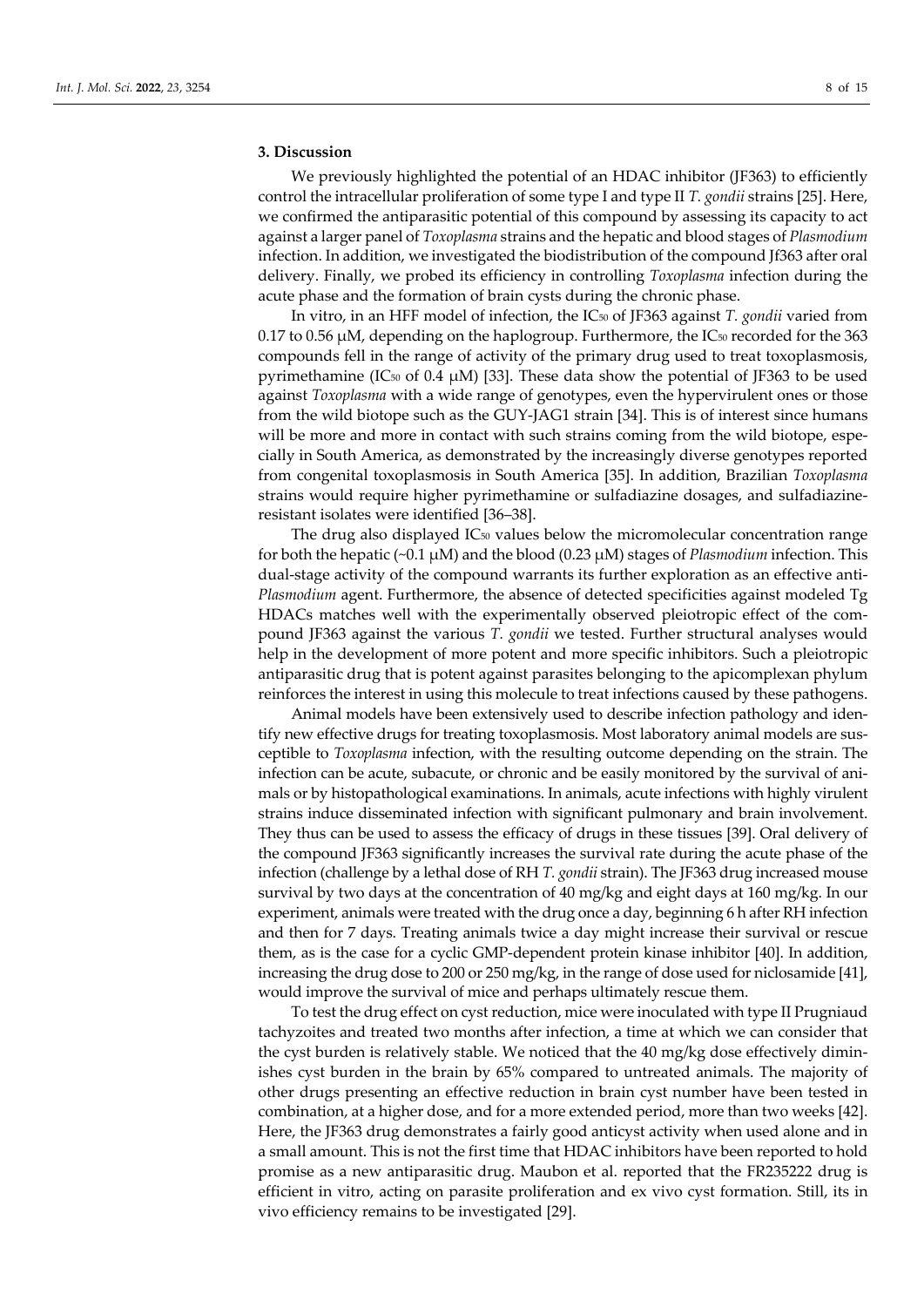We recorded an increase in drug presence in almost all tested organs in infected mice. However, more importantly, the concentration was elevated in most organs targeted by parasites, organs such as the brain, heart, muscle, and lung. Considering the high drug efficiency we recorded on tachyzoites in vitro, and knowing that the radioactivity recorded even if present was lower than that in other tested organs, the drug concentration seems sufficient to act on bradyzoites, explaining the observed reduction in brain cyst burden. The detection of the iodinated JF363 compound in the abdominal fat can be due to the carrier we used in this study, corn oil, which favors the drug accumulation in fatty tissues [43].

## **4. Materials and Methods**

## *4.1. Parasites*

B. Striepen (Athens, Greece) kindly provided RH-YFP (haplogroup 1, clade A) and Prugniaud (haplogroup 2, clade D). D.J. Bzik (Lebanon, USA) kindly provided PruDeltaKu80:HX strain. The VEG (haplogroup 3, clade C), MAS (haplogroup 4, clade B), GUY008-ABE (haplogroup 5, clade F), GUY021-TOJ and GUY009-AKO (haplogroup 10, clade F), and GUY-JAG1 (haplogroup 11, no clade) strains were purchased from the Centre de Ressources Biologiques (CRB) *Toxoplasma*, Reims, France.

Tachyzoites of *T. gondii* strains were maintained under standard procedures by serial passage onto human foreskin fibroblast monolayers (HFFs) in D10 medium (DMEM supplemented with 10% heat-inactivated fetal bovine serum, 1 mM glutamine, 500 units/mL of penicillin, and 50 mg/mL of streptomycin) at 37  $\degree$ C in a humidified atmosphere containing 5% CO<sub>2</sub>. The parasites were collected before the experiment, centrifuged at  $500 \times g$ for 7 min, suspended in D10 medium, and counted.

*Plasmodium berghei* sporozoites expressing luciferase [44] were obtained by dissection of salivary glands of infected female *Anopheles stephensi* mosquitoes, reared at Instituto de Medicina Molecular (Lisbon, Portugal). In addition, the chloroquine-sensitive NF54 strain (PfNF54) strain was cultured according to standard protocol [45].

#### *4.2. Cell Culture and In Vitro Antimicrobial Test*

## 4.2.1. In Vitro Anti-*Toxoplasma* Activity

To assess the drug activity on *Toxoplasma gondii,* confluent HFF monolayers were infected with parasites,  $5 \times 10^4$  per well, then centrifuged for 30 s at  $500 \times g$  and incubated for 30 min in a water bath at 37  $\rm{^{\circ}C}$  to allow invasion. The wells were then washed three times with phosphate-buffered saline (PBS) to eliminate extracellular parasites, and drugs were added at various concentrations ranging from 1 to 2 μM in triplicate. After 24 h incubation at 37 °C in a humidified atmosphere containing 5% CO<sub>2</sub>, Hoechst 33342 (5  $\mu$ g/mL) was added to host cells infected by parasites and further incubated for 20 min. After two washes, cells were fixed with 3.7% formaldehyde for 10 min at 37 °C.

In experiments using nonfluorescent parasites, *Toxoplasma* vacuoles were fixed for 15 min with 3.7% formaldehyde and stained with anti-GRA1 mAb diluted 1/500 in 2% bovine serum albumin (BSA) and 0.1% Triton X-100 in PBS, for 1 h at room temperature. After two washes, goat serum anti-mouse IgG  $(H + L)$ –Alexa-488 (1/500) was added for 20 min. Finally, Hoechst 33342 was added as described above.

The number of infected cells, *i.e*., cells harboring parasitophorous vacuoles, and the number of parasites per vacuole were determined using an Olympus ScanR microscope (×20 objective) and ScanR software. First, the parasitic index (PI) in % compared to the control was calculated as follows:  $PI = (number of parasite/100 cells in treated wells) \times (%$ of infected HFFs in treated well)/(number of parasite/100 cells in untreated wells)  $\times$  (% of infected HFFs in untreated wells))  $\times$  100. Then, the 50% inhibitory concentration (IC<sub>50</sub>) was calculated using Prism software (Prism 4 for Mac OS X, version 5.0b, San Diego, CA, USA).

Huh7 cells, a human hepatic cell line employed in the assessment of drug activity against the hepatic stage of *P. berghei* infection, were cultured in RPMI 1640 supplemented with 10% (*v/v*) fetal bovine serum, 1% (*v/v*) penicillin/streptomycin, 1% (*v/v*) glutamine,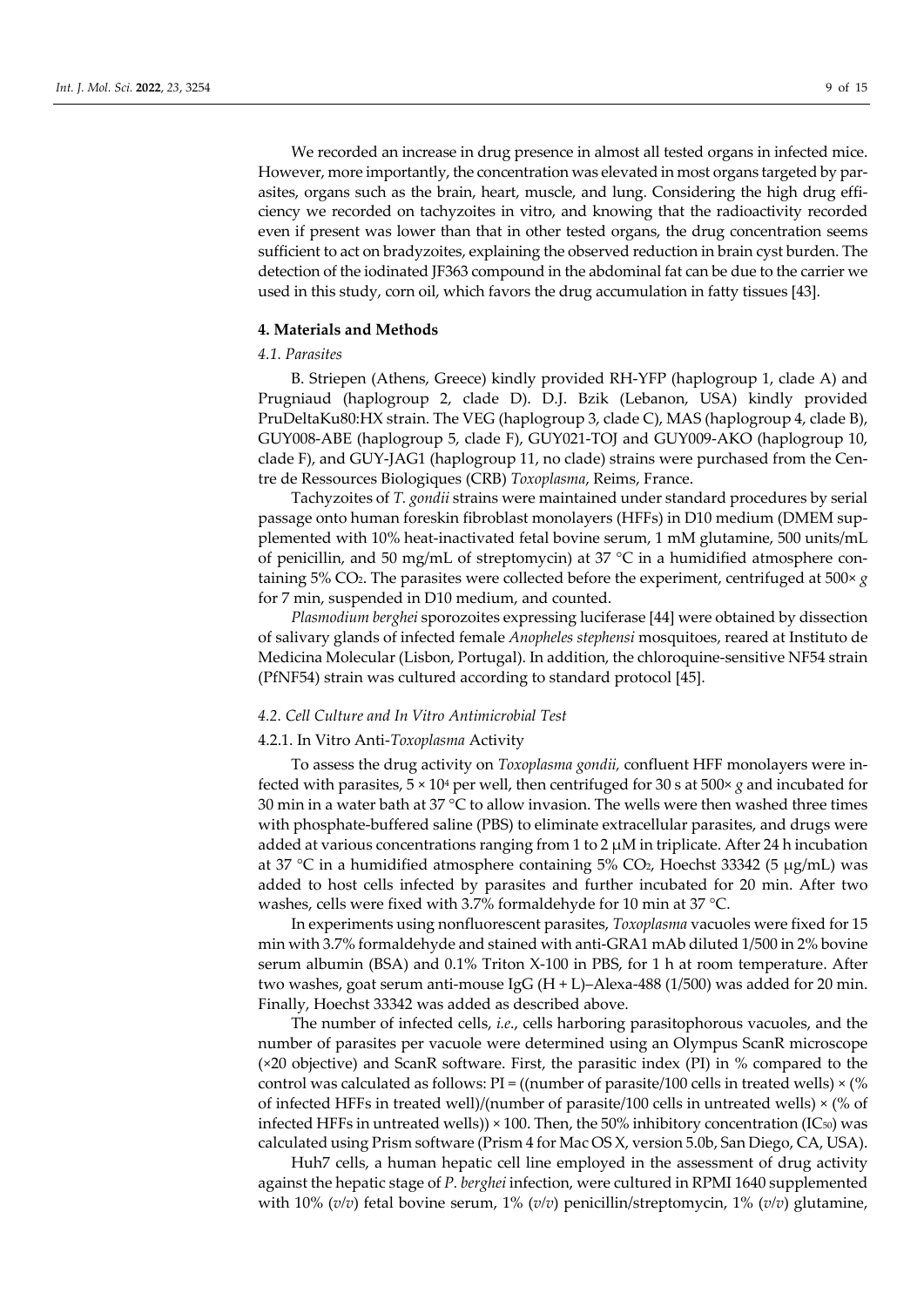1% (*v/v*) nonessential amino acids, and 10 mM N-2-hydroxyethylpiperazine-N'-2 ethanesulfonic acid (HEPES) at 37 °C and 5% CO2. For infection, Huh7 cells were seeded in 96-well plates at  $1 \times 10^4$  cells/well.

## 4.2.2. In Vitro Anti-*Plasmodium* Activity

Liver stage. The action of JF363 against the liver stage of *P. berghei* infection was assessed by bioluminescence, as previously described [46]. Briefly, one day before infection, Huh7 cells were seeded in 96-well plates. JF363 stock solution was prepared in dimethyl sulfoxide (DMSO) and serially diluted in infection medium (culture medium supplemented with 50  $\mu$ g/mL of gentamicin and 0.8  $\mu$ g/mL of fungizone) to obtain the test concentrations (1, 10, 25, 50, 10, 250, 500 nM). These were added to the cells and incubated for 1 h at 37 °C and 5% CO<sub>2</sub>, after which  $1 \times 10^4$  sporozoites were added to the wells. Plates were centrifuged at 1800×  $g$  for 5 min and incubated at 37 °C with 5% CO<sub>2</sub> for the assay duration. At 46 h post-infection, the impact of the compound on cell viability was assessed by the AlamarBlue assay (Invitrogen, Carlsbad, CA, USA), following the manufacturer's instructions. Following the manufacturer's instructions, the drug's effect on the parasite load was next evaluated using the Firefly Luciferase Assay Kit 2.0 (Biotium, Fremont, CA, USA). For IC<sub>50</sub> determination, nonlinear regression analysis was employed to fit the normalized results of the dose–response curves, using GraphPad Prism 8 (Prism 4 for Mac OS X, version 5.0b, San Diego, CA, USA).

Blood stage. Ring-stage synchronized cultures of PfNF54 at 2.5% hematocrit and at approximately 1% parasitemia were incubated with drugs or DMSO (vehicle control) in 96-well plates, for 48 h, at 37 °C in a 5% CO<sub>2</sub> and 5% O<sub>2</sub> atmosphere. The stock solution of JF363 was prepared in DMSO. Working solutions (1, 10, 100, 200, 500, 1000, 2000 nM) were prepared from the stock solution in a complete malaria culture medium (CMCM), which consisted of RPMI 1640 supplemented with 25 mM HEPES, 2.4 mM L-glutamine, 50 μg/mL gentamicin, 0.5% *w/v* AlbuMAX (Gibco BRL), 11 mM glucose, 1.47 mM hypoxanthine, and 37.3 mM NaHCO3. Five microliters of the culture (approximately 800,000 cells) was stained with the DNA-specific dye SYBR green I for each measurement. Following 20 min incubation in the dark, the stained sample was analyzed by flow cytometry. For each flow cytometry measurement, approximately 100,000 events were analyzed. All samples were analyzed in triplicate, and three different experiments were performed and analyzed using GraphPad Prism 8 (Prism 4 for Mac OS X, version 5.0b, San Diego, CA, USA).

#### *4.3. Acute Phase Study*

Non-inbred CD1a mice (Janvier Labs, Le Genest-Saint-Isle, France) were intraperitoneally infected with 100 tachyzoites of RH YFP strain in 200 mL of PBS. Six hours post-infection and then once a day for 7 days, mice were treated *per os* with either 40 or 160 mg/kg of JF363 prepared in corn oil/5% DMSO. Control animals were treated with the vehicle alone. Animals were monitored each day and sacrificed when the limit points were reached.

#### *4.4. Chronic Phase Study*

Inbred CBA mice (Janvier Labs, Le Genest-Saint-Isle, France) were infected with 500 tachyzoites of Pru-DeltaKu80::HX strain. One month post-infection, effective infection was assessed by ELISA as described previously [47]. Two months post-infection, mice were treated with 20 or 40 mg/kg of JF363 (corn oil/5% DMSO) for 15 days. Animals were sacrificed 15 days later, corresponding to 3 months post-infection, and brain cysts were counted. After removal and homogenization of mouse's brain in 4 mL of PBS, suspensions were clarified by gentle incubation in proteinase K buffer (proteinase K 0.4 mg/mL, 10 mM Tris pH 8, ethylenediaminetetraacetic acid (EDTA) 1 mM, sodium dodecyl sulfate (SDS) 0.2%, sodium chloride 40 mM) for 15 min at 56 °C. The reaction was stopped by adding phenylmethylsulfonyl fluoride (PMSF) 2 mM and further incubation for 5 min at room temperature. The suspension was then washed with PBS and resuspended with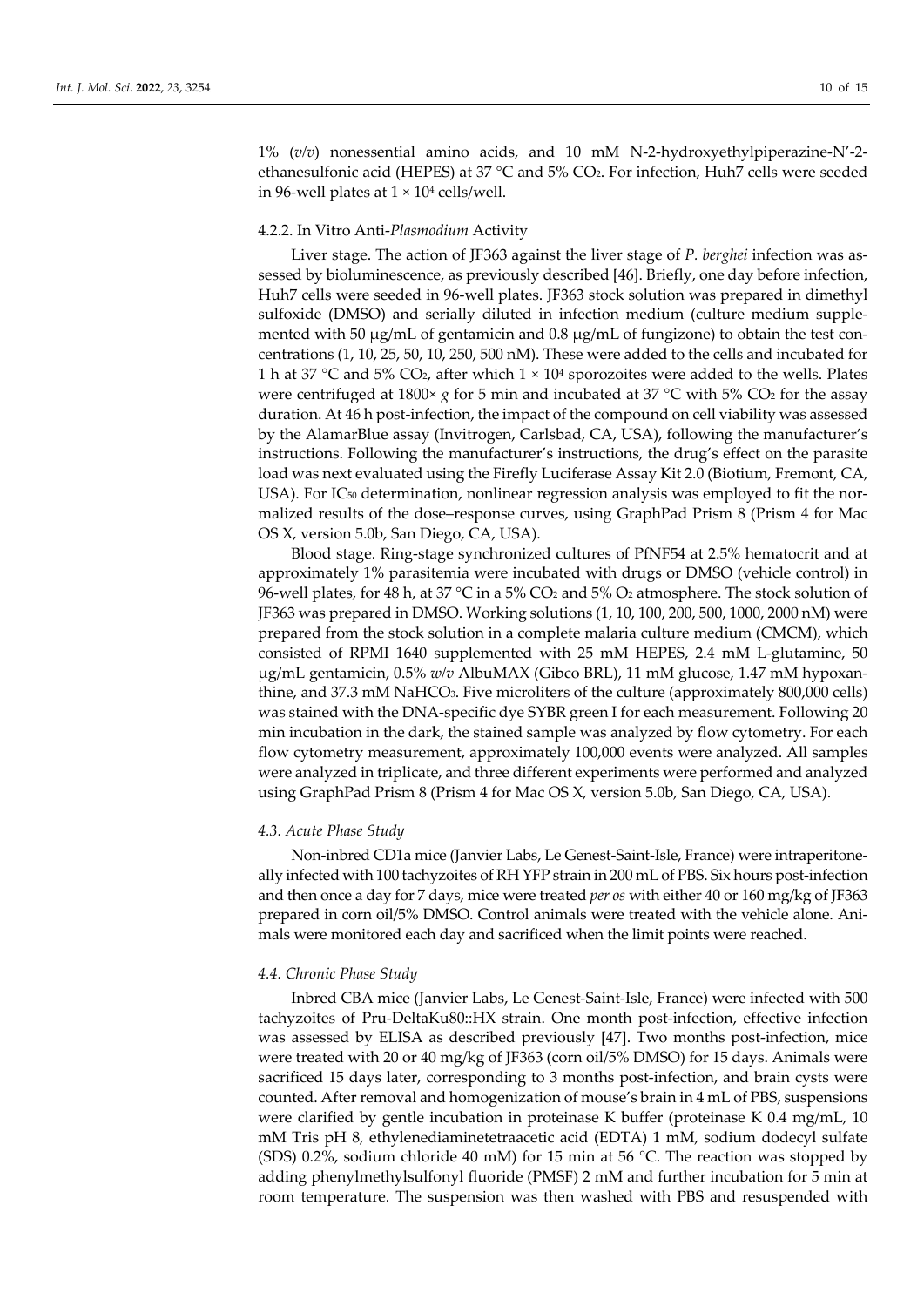fluorescein isothiocyanate (FITC)–Dolichos biflorus agglutinin (Vector Laboratories, CA, USA) 20 mg/mL for 30 min, at room temperature. At the end of the incubation, the suspension was washed with PBS and resuspended in a final volume of 1 mL of PBS distributed into six-well culture plates (1 brain per well). The number of cysts was counted by exanimation under an Axiovert 40 CFL inverted fluorescence microscope, Zeiss [48].

## *4.5. In Vivo Biodisponibility*

Chemical structures of the compounds JF363 and iodo-JF363 are given in Figure 8. The synthesis of the JF363 was performed as previously described [25].



**Figure 8.** Chemical structure of the JF363 and iodo-JF363 used in the study.

## 4.5.1. Synthesis of the Iodo-JF363 Compound

The synthetic scheme of the iodo-JF363 is given in the Supplementary Data S1. Briefly, 4-aminobenzoate ethyl (1 eq.; 1.35 mmol) was dissolved in dry dichloromethane (DCM) (0.2 M). Diisopropylethylamine (DIEA) (6 eq.), hydroxybenzotriazole (HOBt) (1 eq.), and 4-iodo-3-methoxybenzeneacetic acid (1 eq.) were added successively at room temperature. The reaction mixture was concentrated following the completeness of the reaction and probed with thin liquid layer chromatography analysis (TLC). The residue was then taken up with ethyl ethanoate (EtOAc). The organic phase was washed with a solution of  $1 M$  HCl, a saturated solution of NaHCO<sub>3</sub> and brine, dried over NazSO<sub>4</sub>, filtrated, and concentrated. Flash chromatography using a mixture of ethyl acetate and hexane was performed on the crude product purified to afford the amide (123 mg, yield 34%). Amide derivative (1 eq.; 0.28 mmol) was dissolved in H2O/MeOH 1/1 (4 mL). KOH (2 eq.) was added, and the reaction mixture was heated at  $40^{\circ}$ C for  $45$  min. The reaction mixture was taken up with 20 mL of water, and the aqueous phase was washed with 20 mL of EtOAc; then, the aqueous phase was acidified to pH 2 with a solution of 1 M HCl. The aqueous phase was extracted three times with 20 mL of EtOAc. The organic phases were combined and dried over Na2SO4, filtrated, and concentrated to afford the acid derivative (110 mg, yield 99%). Acid derivative (1 eq.; 110 mg) was dissolved in dry dimethylformamide (DMF) (5 mL). Ethyl chloroformate (1.2 eq.) and N-methyl-morpholine (1.3 eq.) were added successively at  $0^{\circ}$ C. After 10 min, a hydroxylamine (2 eq.) solution in methanol (MeOH) (10 mL) was added, and the reaction mixture was warmed up to room temperature. After 15 h, the reaction mixture was concentrated. The residue was taken up with EtOAc, and the organic phase was washed with a saturated solution of  $NAHCO<sub>3</sub>$  and brine, dried over Na2SO4, filtrated, and concentrated. The crude product was purified by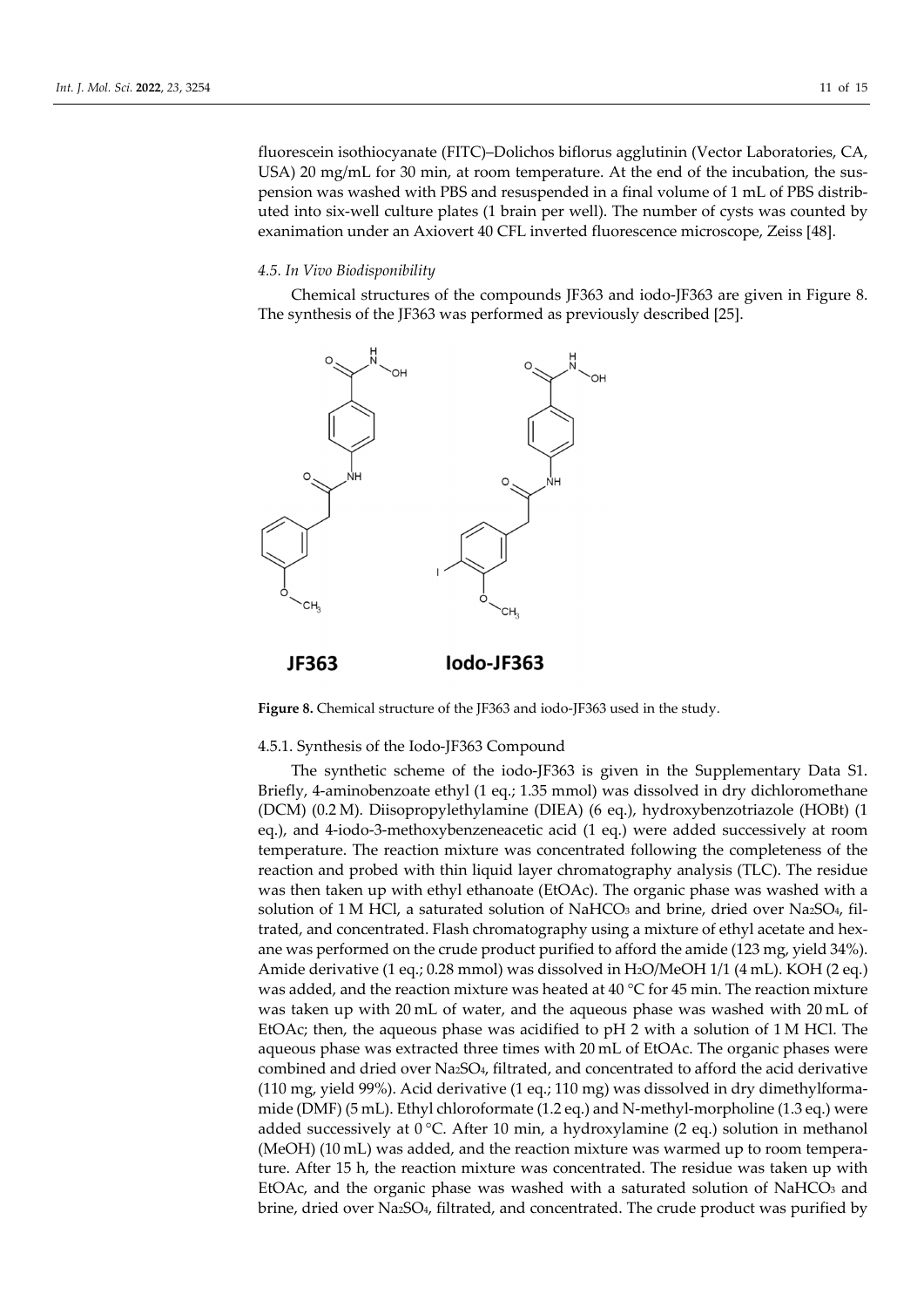flash chromatography using reverse phase to afford the hydroxamate derivative iodo-JF363 (48 mg; yield 38%). The characterization and purification data of compound iodo-JF363 are given as Supplementary Data S1.

#### 4.5.2. Radiolabeling with Iodine-125

An isotopic exchange was performed to obtain the radiolabeled iodinated JF363. Briefly, 2 mg of the iodinated molecule was incubated in acetone with 3 mg of cold Na127I and 55.5 MBq of radioactive Na125I (PerkinElmer) for 1 h at 95 °C in a heat block. After evaporation of acetone, the radiotracer was solubilized in corn oil; 5% DMSO was also added to mimic the previous conditions. Quality controls were performed by TLC. Radioactive purity for all radiolabeling was found to be >98%, and the stability of the radiolabeled JF363 in the medium was good up to 72 h.

#### 4.5.3. SPECT/CT Imaging and *Ex Vivo* Biodistribution in Mice

Three female CD1 mice (31.7 ± 1.3 g; Janvier Labs, Le Genest-Saint-Isle, France) and two female mice infected with *T. gondii* obtained as previously described (19.5 ± 2.1 g) were studied. The previous study gave the radiotracer by oral gavage (administered dose: 0.73 ± 0.25  $MBq/g$ ). Before imaging, mice were anesthetized using isoflurane (2% in a mixture of air: O2) and positioned in a thermostatic bed. Whole-body single-photon emission computerized tomography/computed tomography (SPECT/CT) acquisitions were performed 0.5, 3.5, and 24 h after injection using a dedicated system (nanoSPECT-CT; Mediso, Budapest, Hungary). First, CT and SPECT acquisitions were reconstructed and fused using Nucline software (Mediso, Budapest, Hungary). This fusion allowed drawing a volume of interest (VOI in cm<sup>3</sup>) on selected/visible organs, and SPECT quantification based on CT was then performed using VivoQuant (InviCRO, Boston, MA, USA). Results were expressed in %ID/cm3 or %ID/g (percentage of injected dose per cubic centimeter or gram of tissue).

Twenty-four hours after injection and immediately following SPECT/CT image acquisitions, anesthetized mice were euthanized using CO2, and tissue samples (brain, heart, stomach, liver, salivary glands, abdominal fat, small intestine, muscle, pancreas, lungs, spleen, kidneys, blood, thyroid, large intestine, genital tract) and urine were harvested. Samples were weighed, and their radioactivity was determined with a gamma counter (Wizard2, PerkinElmer, Courtaboeuf, France). Results were corrected for decay, injected dose, and organ weight and expressed as % ID/g because the bodyweight (BW) of mice was different between both groups (normal and infected).

Standard uptake values (SUVs) were also calculated ((tissue activity/gram of tissue)/ID  $\times$  BW). Due to high activity detected in the animal blood, results were also expressed as a ratio between %ID in a gram of organ and %ID in a gram of blood (org/blood ratio). Then, to assess the effect of *Toxoplasma* infection on the biodistribution of the iodoJF363, the ratios of radioactivity (infected/noninfected) were calculated.

Because *T. gondii* can form cysts preferentially in the brain, 20 μm thick brain slices, together with reference organs, were exposed for several days on an autoradiographic film which was then scanned using a phosphoimager (Fujifilm BAS-5000, FUJIFILM, Montigny, France). Slices were then stained with hematoxylin–eosin to detect cysts, thereby quantifying the radiotracer uptake  $(\%$  ID/g).

#### *4.6. Structure Modeling and Ligand Docking*

Sequence modeling and ligand docking were performed on HDACs from *T. gondii* strain ME49 using the server @TOME as previously described [25]. However, the sequence of one truncated HDAC (Uniprot: S8GBW3\_TOXGM) was complemented after TBLASTn searches to recover the missing part in its C-terminus. As a result, the new sequence better matched the full-length sequence of its orthologue in *T. gondii* strain VEG and allowed the modeling of a complete and stable catalytic domain. In addition, sequence–structure alignment and modeling allowed us to gather templates for focused ligand docking of the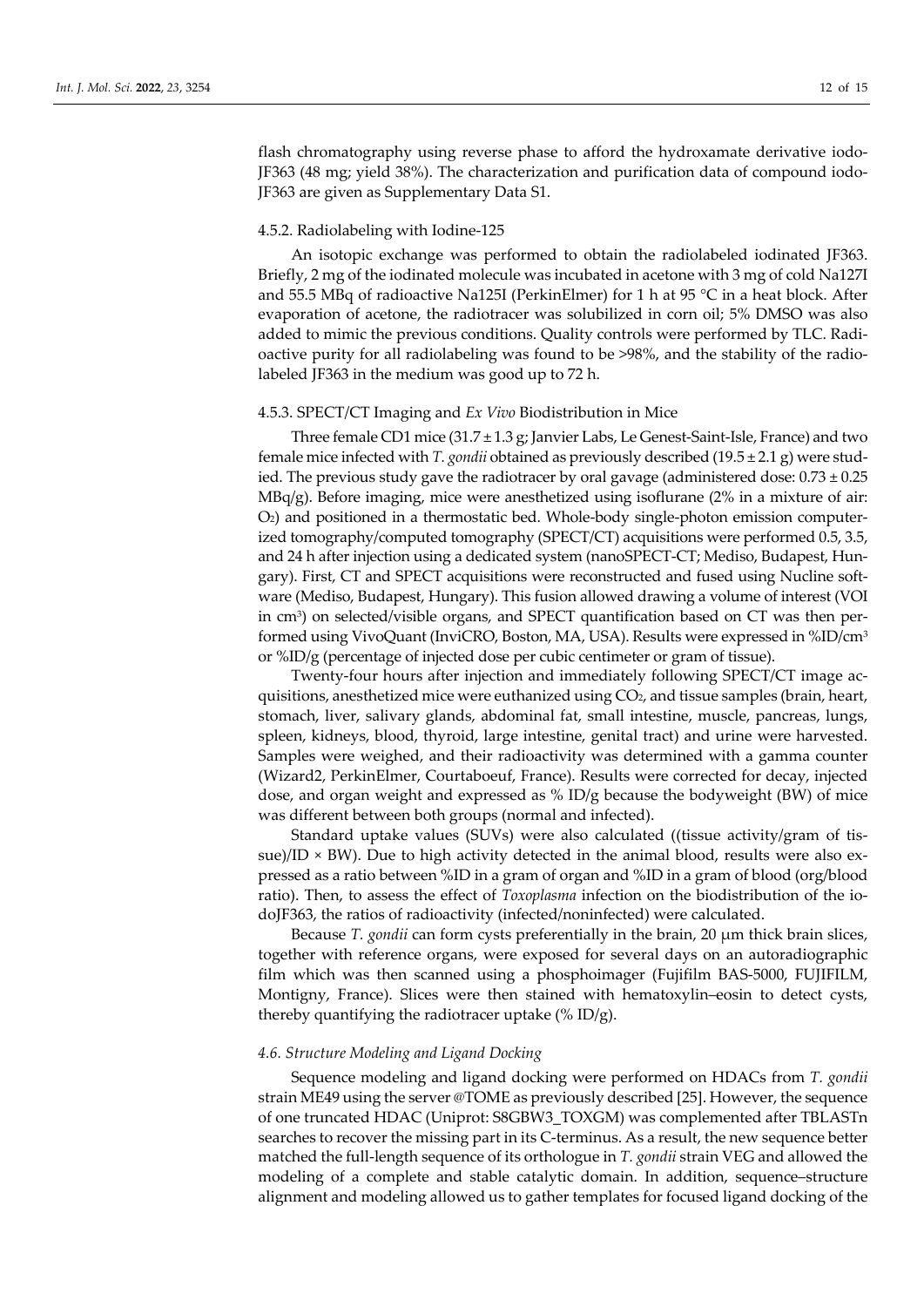molecule JF363. The results are made available at http://atome.cbs.cnrs.fr/HDAC\_Tgondii\_ME49\_JF363.

## **5. Conclusions**

In conclusion, we demonstrated that compound JF363 is active against several *Toxoplasma* strains with different genotypes, delaying mouse death during the acute phase of infection and significantly reducing the burden of brain cysts. In addition, this drug has a high in vitro selectivity index [25], is relatively small, and can be easily synthesized. Furthermore, JF363 also displayed in vitro activity in the nanomolar range against the hepatic and the blood stages of *P. berghei* and *P. falciparum*, respectively. Moreover, it is not toxic in vitro and in vivo and can be delivered orally. Thus, our results warrant further exploration of JF363 as a pharmacological tool to fight human toxoplasmosis and malaria.

**Supplementary Materials:** The following supporting information can be downloaded at: www.mdpi.com/article/10.3390/ijms23063254/s1,

**Author Contributions:** Conceptualization, C.L. and D.S.; methodology, D.J., P.C., S.K., D.F. (Diana Fontinha) and D.F. (Denise Francisco); validation, C.L., M.P., P.C. and D.S.; formal analysis, C.L. and M.P.; investigation, C.L., D.F. (Diana Fontinha), D.F. (Denise Francisco), S.K. and D.J.; resources, C.L. and M.P.; data curation, C.L.; writing—original draft preparation, C.L. and D.S.; writing—review and editing, J.-F.G., G.L., M.P., D.S. and C.L.; visualization, C.L., M.P., P.C., D.F. (Diana Fontinha) and D.F. (Denise Francisco); supervision, C.L., M.P. and D.S.; project administration, C.L.; funding acquisition, C.L. All authors have read and agreed to the published version of the manuscript.

**Funding:** This research was funded by IDEX Innovation Grant, UGA, 2017 and The GIS ChemBioFrance.

**Institutional Review Board Statement:** Experimental procedures were carried out following national and international laws for laboratory animal welfare and experimentation (EEC Council Directive 2010/63/EU, September 2010). Experiments were performed under the supervision of C.L. (agreement 38 10 38) in the "Plateforme de Haute Technologie Animale (PHTA)" animal care facility (agreement C3851610006 delivered by the "Direction Départementale de la Protection des Populations"). They were approved by the ethics committee of the PHTA and by the French government (APAFIS#11584-2017092811034003v10).

**Informed Consent Statement:** Not applicable.

**Data Availability Statement:** All data generated or analysed during this study are included in this published article.

**Conflicts of Interest:** The authors declare no conflict of interest. The funders had no role in the design of the study; in the collection, analyses, or interpretation of data; in the writing of the manuscript; or in the decision to publish the results.

#### **References**

- 1. World Health Organization. World Malaria Report 2021. Available online: www.who.int/teams/global-malaria-programme/reports/world-malaria-report-2021 (accessed on 20 December 2021).
- 2. Zekar, L.; Sharman, T. *Plasmodium falciparum* malaria. In *StatPearls*; StatPearls PublishingCopyright © 2022; StatPearls Publishing LLC.: Treasure Island, FL, USA, 2021.
- 3. Menard, D.; Dondorp, A. Antimalarial drug resistance: A threat to malaria elimination. *Cold Spring Harb. Perspect. Med.* **2017**, *7*, a025619. https://doi.org/10.1101/cshperspect.a025619.
- 4. Molan, A.; Nosaka, K.; Hunter, M.; Wang, W. Global status of *Toxoplasma gondii* infection: Systematic review and prevalence snapshots. *Trop. Biomed.* **2019**, *36*, 898–925.
- 5. Galal, L.; Hamidović, A.; Dardé, M.L.; Mercier, M. Diversity of *Toxoplasma gondii* strains at the global level and its determinants. *Food Waterborne Parasitol.* **2019**, *15*, e00052. https://doi.org/10.1016/j.fawpar.2019.e00052.
- 6. Dubey, J.P.; Jones, J.L. *Toxoplasma gondii* infection in humans and animals in the United States. *Int. J. Parasitol.* **2008**, *38*, 1257– 1278. https://doi.org/10.1016/j.ijpara.2008.03.007.
- 7. Carme, B.; Demar, M.; Ajzenberg, D.; Dardé, M.L. Severe acquired toxoplasmosis caused by wild cycle of *Toxoplasma gondii*, French Guiana. *Emerg. Infect. Dis.* **2009**, *15*, 656–658. https://doi.org/10.3201/eid1504.081306.
- 8. Carme, B.; Aznar, C.; Motard, A.; Demar, M.; de Thoisy, B. Serologic survey of *Toxoplasma gondii* in noncarnivorous free-ranging neotropical mammals in French Guiana. *Vector Borne Zoonotic Dis.* **2002**, *2*, 11–17. https://doi.org/10.1089/153036602760260733.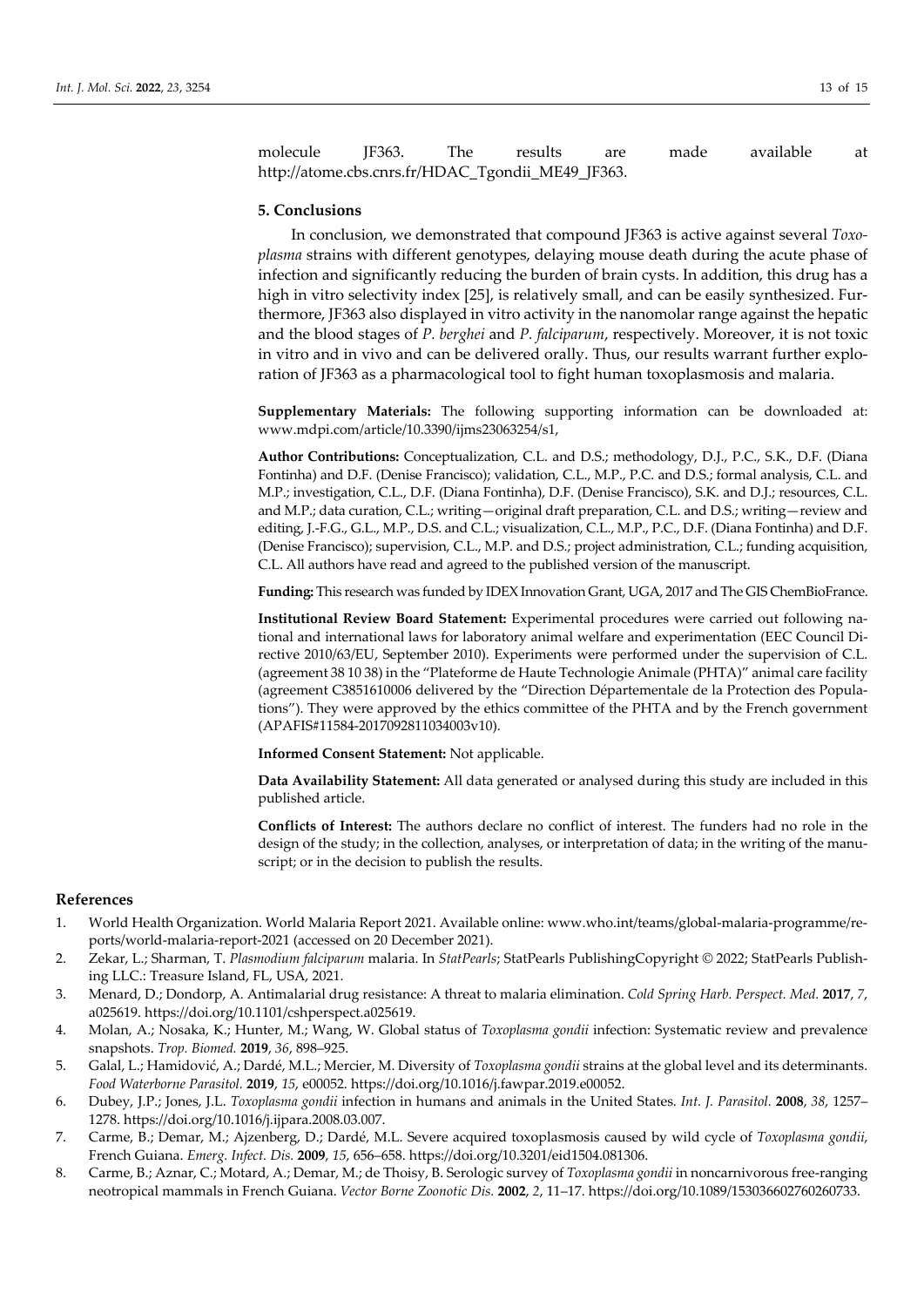- 9. Demar, M.; Ajzenberg, D.; Serrurier, B.; Dardé, M.L.; Carme, B. Atypical *Toxoplasma gondii* strain from a free-living jaguar (Panthera onca) in French Guiana. *Am. J. Trop. Med. Hyg.* **2008**, *78*, 195–197.
- 10. Carme, B.; Bissuel, F.; Ajzenberg, D.; Bouyne, R.; Aznar, C.; Demar, M.; Bichat, S.; Louvel, D.; Bourbigot, A.M.; Peneau, C.; et al. Severe acquired toxoplasmosis in immunocompetent adult patients in French Guiana. *J. Clin. Microbiol.* **2002**, *40*, 4037–4044. https://doi.org/10.1128/jcm.40.11.4037-4044.2002.
- 11. Vyas, A. Mechanisms of Host Behavioral change in *Toxoplasma gondii* rodent association. *PLoS Pathog.* **2015**, *11*, e1004935. https://doi.org/10.1371/journal.ppat.1004935.
- 12. Abdulai-Saiku, S.; Tong, W.H.; Vyas, A. Behavioral manipulation by *Toxoplasma gondii*: Does brain residence matter? *Trends Parasitol.* **2021**, *37*, 381–390. https://doi.org/10.1016/j.pt.2020.12.006.
- 13. Sutterland, A.L.; Fond, G.; Kuin, A.; Koeter, M.W.; Lutter, R.; van Gool, T.; Yolken, R.; Szoke, A.; Leboyer, M.; de Haan, L. Beyond the association. *Toxoplasma gondii* in schizophrenia, bipolar disorder, and addiction: Systematic review and meta-analysis. *Acta Psychiatr. Scand.* **2015**, *132*, 161–179. https://doi.org/10.1111/acps.12423.
- 14. Chaudhury, A.; Ramana, B.V. Schizophrenia and bipolar disorders: The *Toxoplasma* connection. *Trop. Parasitol.* **2019**, *9*, 71–76. https://doi.org/10.4103/tp.TP\_28\_19.
- 15. Ben-Harari, R.R.; Goodwin, E.; Casoy, J. Adverse event profile of pyrimethamine-based therapy in toxoplasmosis: A Systematic Review. *Drugs R D* **2017**, *17*, 523–544. https://doi.org/10.1007/s40268-017-0206-8.
- 16. Montazeri, M.; Mehrzadi, S.; Sharif, M.; Sarvi, S.; Tanzifi, A.; Aghayan, S.A.; Daryani, A. Drug resistance in *Toxoplasma gondii*. *Front. Microbiol.* **2018**, *9*, 2587. https://doi.org/10.3389/fmicb.2018.02587.
- 17. Dunay, I.R.; Gajurel, K.; Dhakal, R.; Liesenfeld, O.; Montoya, J.G. Treatment of toxoplasmosis: Historical perspective, animal models, and current clinical practice. *Clin. Microbiol. Rev.* **2018**, *31*, e00057-17. https://doi.org/10.1128/cmr.00057-17.
- 18. Porter, S.B.; Sande, M.A. Toxoplasmosis of the central nervous system in the acquired immunodeficiency syndrome. *N. Engl. J. Med.* **1992**, *327*, 1643–1648. https://doi.org/10.1056/nejm199212033272306.
- 19. Luft, B.J.; Remington, J.S. Toxoplasmic encephalitis in AIDS. *Clin. Infect. Dis.* **1992**, *15*, 211–222. https://doi.org/10.1093/clinids/15.2.211.
- 20. Montoya, J.G.; Liesenfeld, O. Toxoplasmosis. *Lancet* **2004**, *363*, 1965–1976. https://doi.org/10.1016/S0140-6736(04)16412-X.
- 21. Connolly, M.P.; Goodwin, E.; Schey, C.; Zummo, J. Toxoplasmic encephalitis relapse rates with pyrimethamine-based therapy: Systematic review and meta-analysis. *Pathog. Glob. Health* **2017**, *111*, 31–44. https://doi.org/10.1080/20477724.2016.1273597.
- 22. Konstantinovic, N.; Guegan, H.; Stäjner, T.; Belaz, S.; Robert-Gangneux, F. Treatment of toxoplasmosis: Current options and future perspectives. *Food Waterborne Parasitol.* **2019**, *15*, e00036. https://doi.org/10.1016/j.fawpar.2019.e00036.
- 23. McFarland, M.M.; Zach, S.J.; Wang, X.; Potluri, L.P.; Neville, A.J.; Vennerstrom, J.L.; Davis, P.H. Review of experimental compounds demonstrating anti-*Toxoplasma* activity. *Antimicrob. Agents Chemother.* **2016**, *60*, 7017–7034. https://doi.org/10.1128/aac.01176-16.
- 24. Bougdour, A.; Braun, L.; Cannella, D.; Hakimi, M.A. Chromatin modifications: Implications in the regulation of gene expression in *Toxoplasma gondii*. *Cell. Microbiol.* **2010**, *12*, 413–423. https://doi.org/10.1111/j.1462-5822.2010.01446.x.
- 25. Loeuillet, C.; Touquet, B.; Oury, B.; Eddaikra, N.; Pons, J.L.; Guichou, J.F.; Labesse, G.; Sereno, D. Synthesis of aminophenylhydroxamate and aminobenzylhydroxamate derivatives and in vitro screening for antiparasitic and histone deacetylase inhibitory activity. *Int. J. Parasitol. Drugs Drug Resist.* **2018**, *8*, 59–66. https://doi.org/10.1016/j.ijpddr.2018.01.002.
- 26. Loeuillet, C.; Touquet, B.; Guichou, J.F.; Labesse, G.; Sereno, D. A tiny change makes a big difference in the anti-Parasitic activities of an HDAC inhibitor. *Int. J. Mol. Sci.* **2019**, *20*. 2973. https://doi.org/10.3390/ijms20122973.
- 27. Strobl, J.S.; Cassell, M.; Mitchell, S.M.; Reilly, C.M.; Lindsay, D.S. Scriptaid and suberoylanilide hydroxamic acid are histone deacetylase inhibitors with potent anti-*Toxoplasma gondii* activity in vitro. *J. Parasitol.* **2007**, *93*, 694–700. https://doi.org/10.1645/GE-1043R.1.
- 28. Darkin-Rattray, S.J.; Gurnett, A.M.; Myers, R.W.; Dulski, P.M.; Crumley, T.M.; Allocco, J.J.; Cannova, C.; Meinke, P.T.; Colletti, S.L.; Bednarek, M.A.; et al. Apicidin: A novel antiprotozoal agent that inhibits parasite histone deacetylase. *Proc. Natl. Acad. Sci. USA* **1996**, *93*, 13143–13147. https://doi.org/10.1073/pnas.93.23.13143.
- 29. Maubon, D.; Bougdour, A.; Wong, Y.S.; Brenier-Pinchart, M.P.; Curt, A.; Hakimi, M.A.; Pelloux, H. Activity of the histone deacetylase inhibitor FR235222 on *Toxoplasma gondii*: Inhibition of stage conversion of the parasite cyst form and study of new derivative compounds. *Antimicrob. Agents Chemother.* **2010**, *54*, 4843–4850. https://doi.org/10.1128/aac.00462-10.
- 30. Araujo-Silva, C.A.; De Souza, W.; Martins-Duarte, E.S.; Vommaro, R.C. HDAC inhibitors Tubastatin A and SAHA affect parasite cell division and are potential anti-*Toxoplasma gondii* chemotherapeutics. *Int. J. Parasitol. Drugs Drug Resist.* **2021**, *15*, 25–35. https://doi.org/10.1016/j.ijpddr.2020.12.003.
- 31. Mouveaux, T.; Rotili, D.; Boissavy, T.; Roger, E.; Pierrot, C.; Mai, A.; Gissot, M. A potent HDAC inhibitor blocks *Toxoplasma gondii* tachyzoite growth and profoundly disrupts parasite gene expression. *Int. J. Antimicrob. Agents* **2022**, *3*, 106526. 10.1016/j.ijantimicag.2022.106526, 106526. https://doi.org/10.1016/j.ijantimicag.2022.106526.
- 32. Bridges, J.F.; Critchlow, M.; Irving, M.P.; Purkiss, S.C.; Taylor, D.C.; Lloyd, J.B. Radiolabeling, stability, and body distribution in rats, of low molecular weight polylactide homopolymer and polylactide-polyethyleneglycol copolymer. *Biomaterials* **2000**, *21*, 199–209. https://doi.org/10.1016/s0142-9612(99)00172-6.
- 33. Butler, N.J.; Furtado, J.M.; Winthrop, K.L.; Smith, J.R. Ocular toxoplasmosis II: Clinical features, pathology and management. *Clin. Exp. Ophthalmol.* **2013**, *41*, 95–108. https://doi.org/10.1111/j.1442-9071.2012.02838.x.